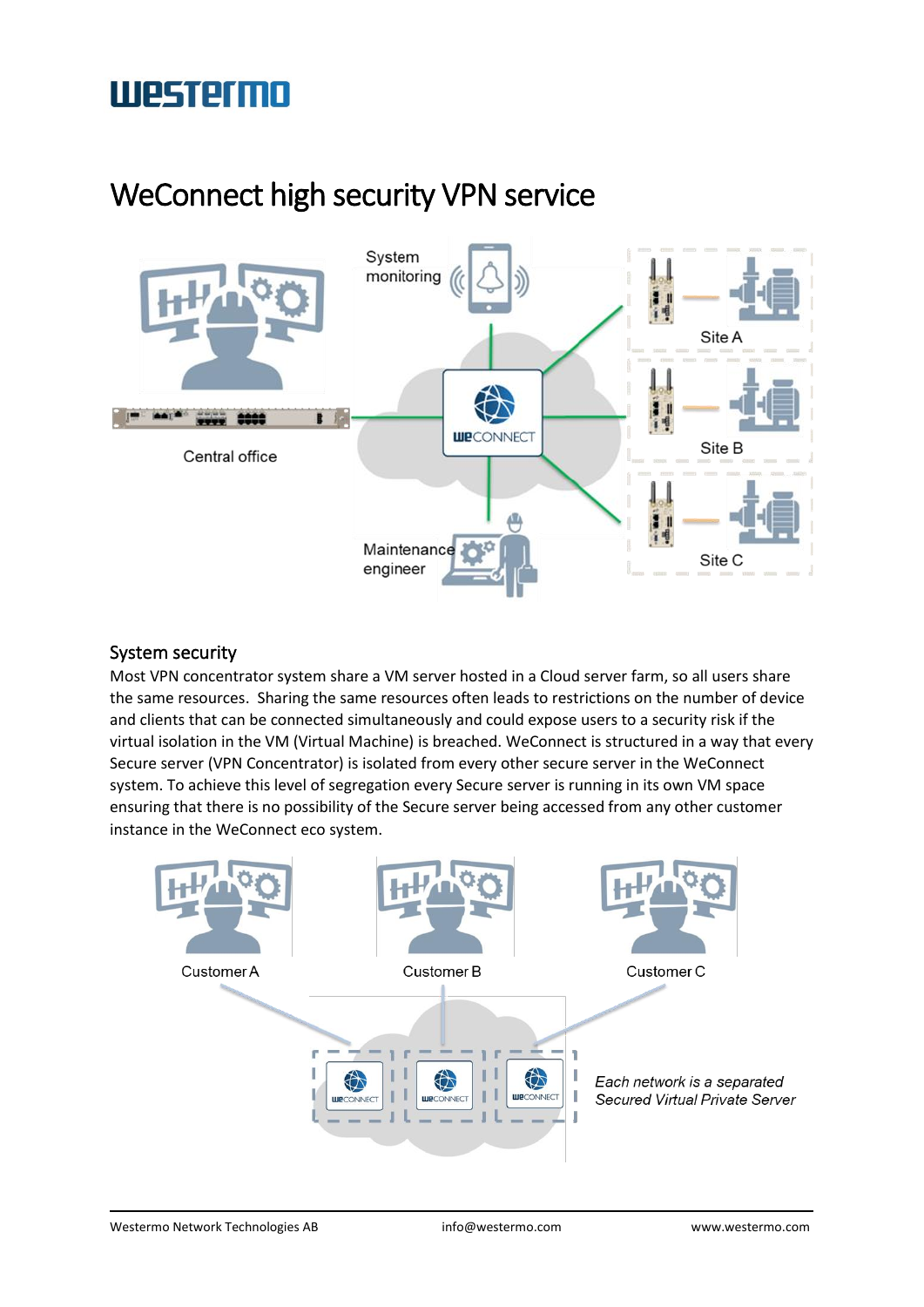# **UIPSTPTMN**

### High security VPN (IEC 62443 Data Conduit)

All Nodes (remote routers) and Clients (laptops/servers/iPhone or Android) use high security SSL (OpenVPN) VPNs (IEC-62443 Conduit) running strong AES-256-bit encryption. Each Node and client have a unique certificate from a trusted PKI (Public Key Infrastructure) signed CA (Certificate Authority). There are no shared public certificates, so the loss of a client device or Node does not result in the need to change the certificate in every Node or client connected to the secure sever.

Using a certificate from a trusted CA source mitigates the possibility of a Man in the Middle attack. A Man in the Middle attack occurs when an actor is able to insert a router to terminate the VPN from a Node or client and then spoof a VPN onward to the VPN concentrator and use the access to sniff the traffic or insert new instructions to remote assets. Such attacks are possible when PSK (Pre shared key) typically a password or self-signed certificates is used to secure the VPN.

#### Internet access

The SSL VPN is initiated from the client or Node towards the secure server. This means the Node or client just require internet access to make a secure connection to WeConnect over any available media. The remote Nodes or client **do not** require a static IP address, just access to the internet via LTE/UTMS (using a standard SIM card), broadband connection or access via a  $3<sup>rd</sup>$  party network such as a satellite link.

Using standard "off the shelf" SIM cards for LTE/UTMS offers an additional level of cyber security. The service providers isolate the user cellular network from the Internet using NAT (Network Address Translation) which allows access out to the internet from the service provider network, but prevents actors on the internet reaching into the service providers network and accessing a device directly. Because the IP address is hidden and effectively isolated from the internet, an actor cannot execute a DoS attack against a remote Node, carry out a port scan to look for vulnerabilities or initiate a brute force attack. The same cannot be said for static IP SIM card with a public IP address.

Note: WeConnect is not dependent on roaming SIM cards but, roaming SIM cards give a higher degree of system resilience due to their ability to allow a Westermo LTE/UTMS router to roam between networks should the primary network become unavailable.

Any device which supports SSL VPN can be connected to WeConnect. Laptops (Windows or Linux), iPad, iPhone or Android devices can all be used as clients. The client uses standard protocols and tools to establish the VPN. Typically, a user can download the OpenVPN client software and import the client setup file from WeConnect. Like a Node each client has its own unique certificate that can be cancelled or changed at any time. The client can be secured using two factor authentication using Google Authenticator.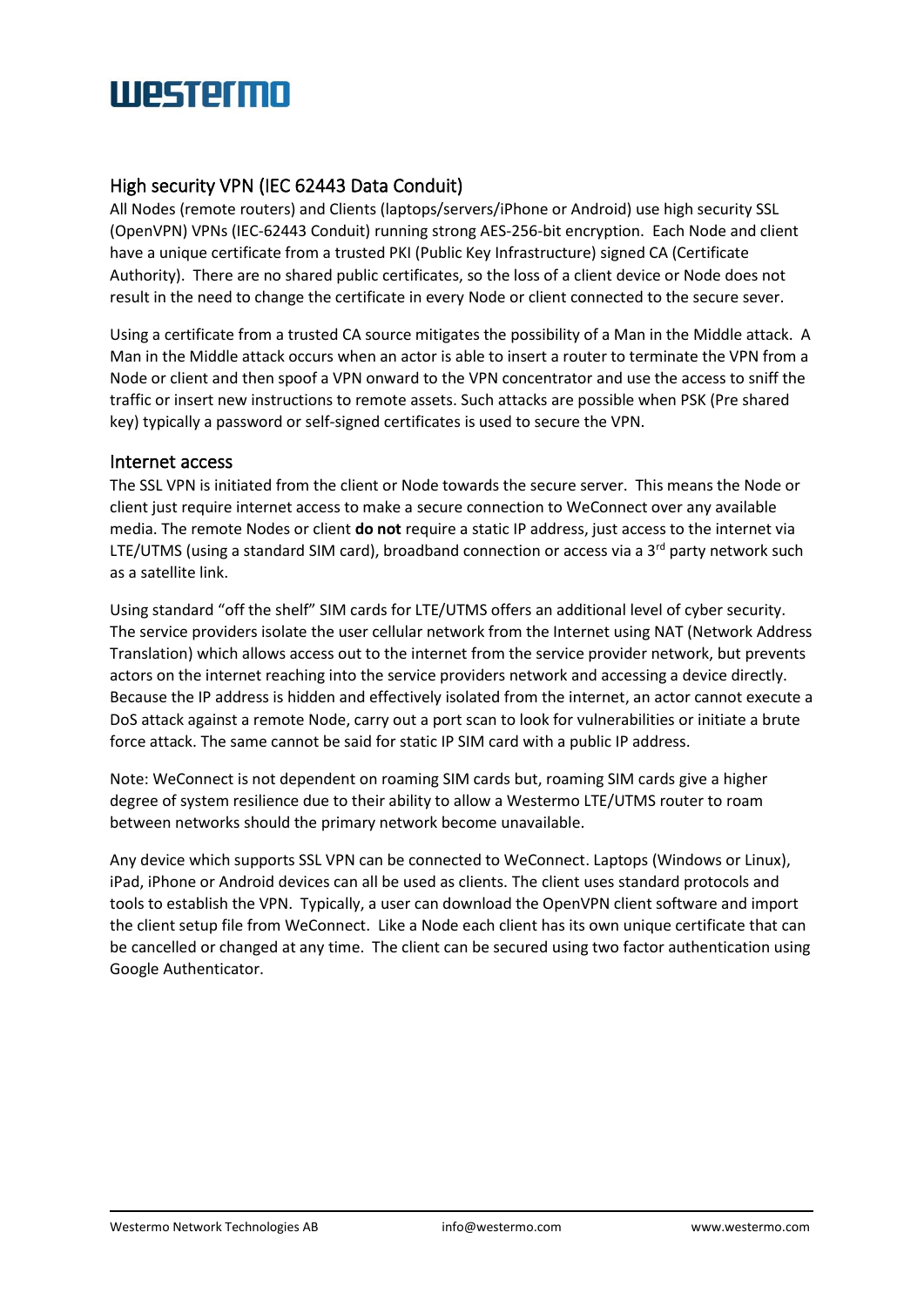

### Perimeter Firewall on every node (IEC 62443 Zones)

Every Westermo device used in combination with WeConnect has its own built in perimeter firewall (configured separately). The Perimeter Firewall effectively segregates the remote network from the internet facing media (LTE, xDSL, satellite, or via factory/corporate network). Furthermore, the firewall will filter traffic over the VPN. Working on a principle of zero trust (IEC-62443) the firewall should also be applied, even when connecting to third-party network such a factory or corporate network used as transport to the internet. Depending on the size of the remote network the perimeter firewall may be the only firewall needed to create an IEC 62443 Zone. If required, the firewall can be split into multiple zones for multiple subnets . When using WeOS Layer 3 devices the remote network can be further segregated into Micro segments each of which can have its own firewall rules.

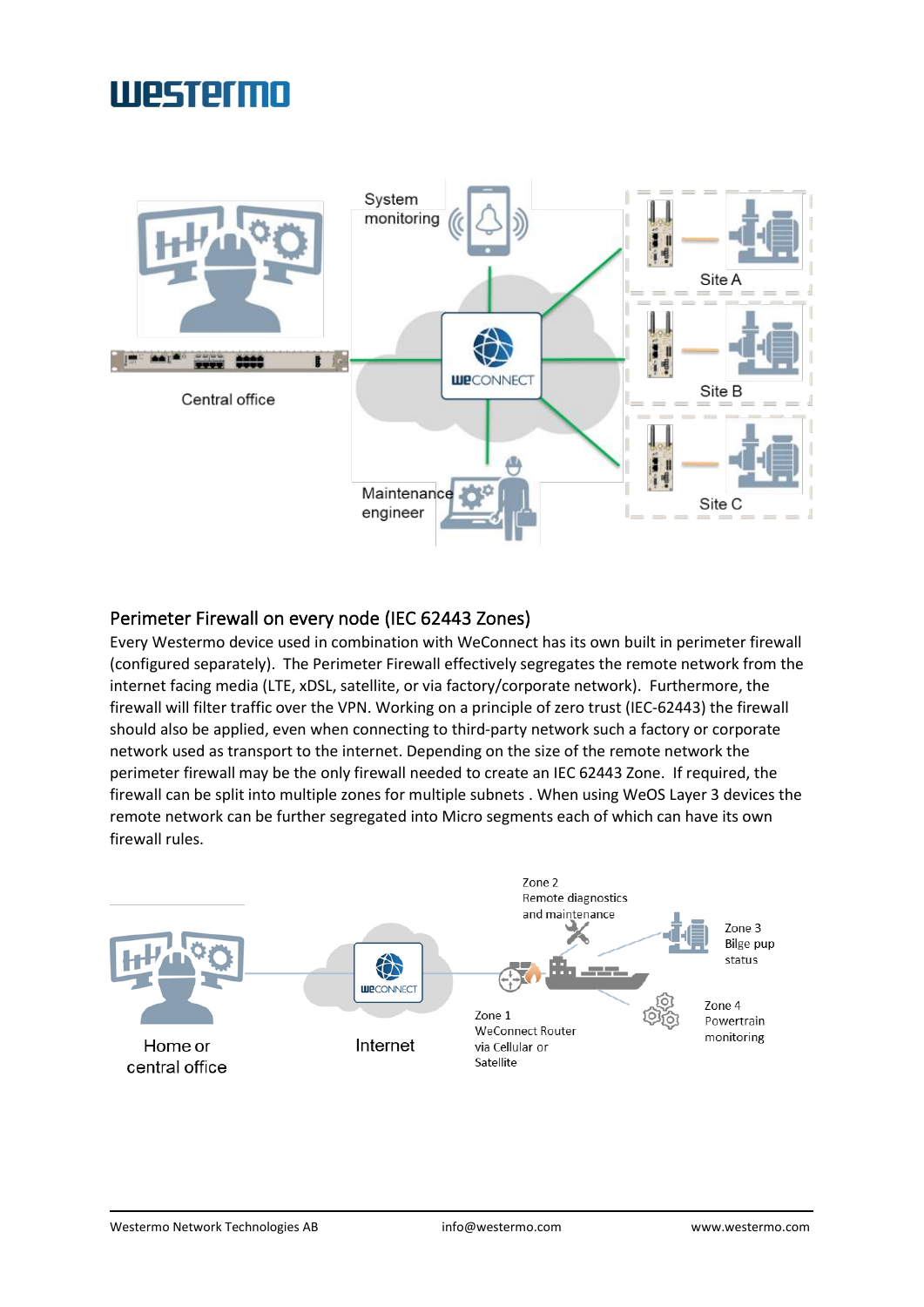### Data in transit (IEC-62443 Data conduit)

The data/packets passing through the WeConnect system are never stored, subjected to sniffing or mirroring at any point of its journey. Just like a regular router installed in an IT cooperate server room, the data from a Node or Client is received at the secure server and then redirected to the exit VPN (Data Conduit) where the destination IP address can be found.



There is an argument that the data is in unencrypted as it passes through the Secure server and is therefore vulnerable. But this is no different to a router located in the IT room! The reality is somewhat different, the data is not encrypted at the point as it traverses the secure server and exits down the next tunnel. However, to get access to the data an actor would have to gain access physically (break into an AWS data centre) or virtually to the Secure server operating system. The level of knowledge and persistence required would be very high and would be the same regardless of the router being in a cloud location or in an IT server room. The SSL VPNs are the obvious data conduits when reviewing the system against IEC 62443, but a data conduit can also be viewed as the data moving between two firewalls in the system. In effect the first firewall is limiting packets from the node location into the WeConnect VPN. The destination firewall, either a Client or a Node, will equally have a set of rules that will only forward the packet if there is a rule to do so. An example would be communication between a Modbus slave and Modbus master or SCADA system. Since we know the source IP and the destination IP and port the firewall rules can be constructed to only allow traffic through if it matches both firewalls. If traffic originates from elsewhere on the network the packet will be dropped at either firewall. In effect we have a conduit inside a conduit.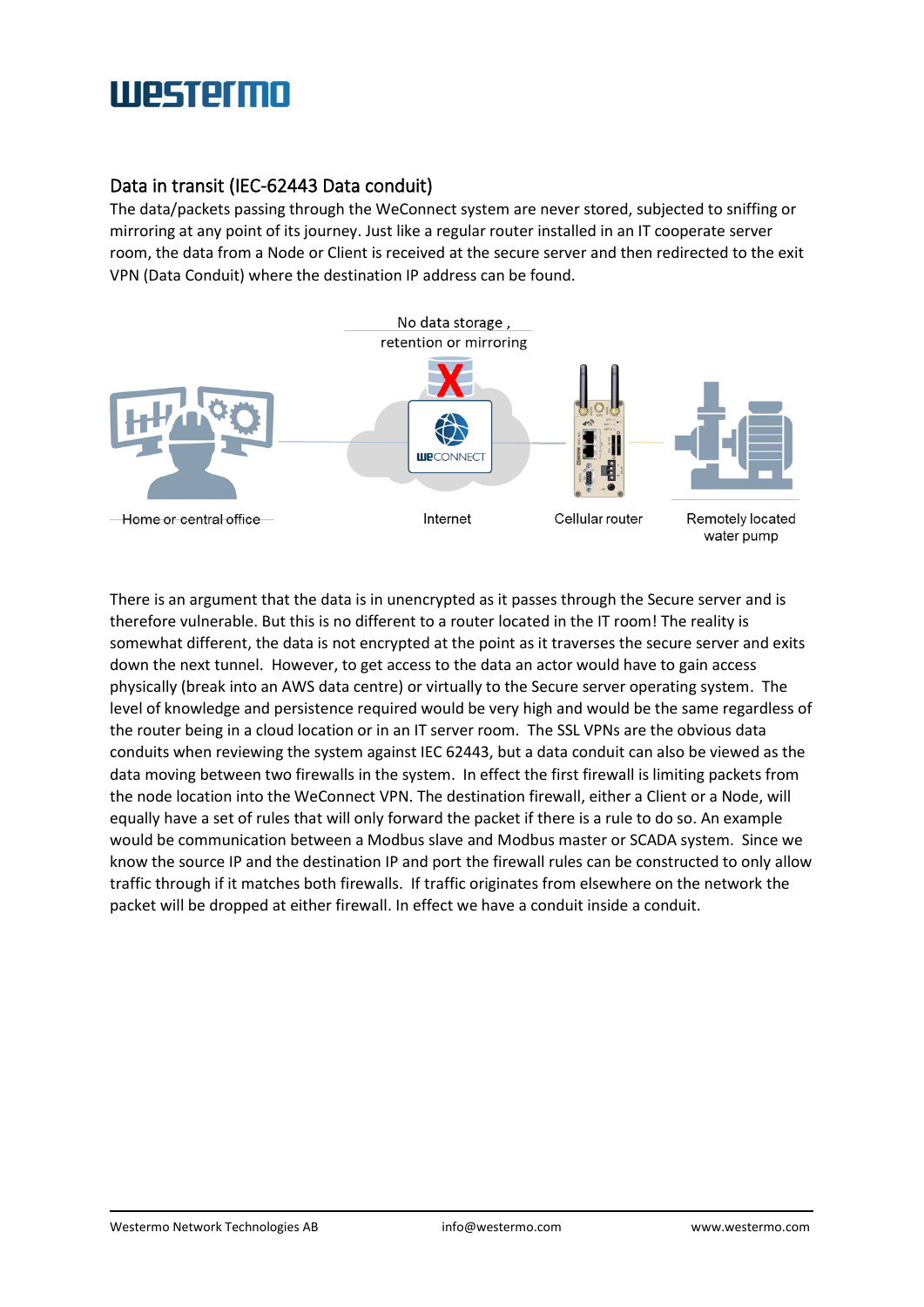### Two factor Authentication and user authority

Logging into the WeConnect management portal and the Client VPN can be secured using Two factor authentication using Authenticator apps.



Two factor authentication ensures that an attacker with stollen credentials still needs access to the user's authentication device, typically a mobile phone.

### System Resilience and physical security

The WeConnect system is hosted on Amazon's Web Service (AWS), in three geographic locations around the world to reduce the local latency of data passing via the WeConnect system. At each geographic location, the system is replicated on three physically separate server centres. To ensure the maximum possible uptime each server centre has its own UPS and generator capacity in the event of a power outage. WeConnect Secure server monitors the connectivity to the internet as well as its own resources.

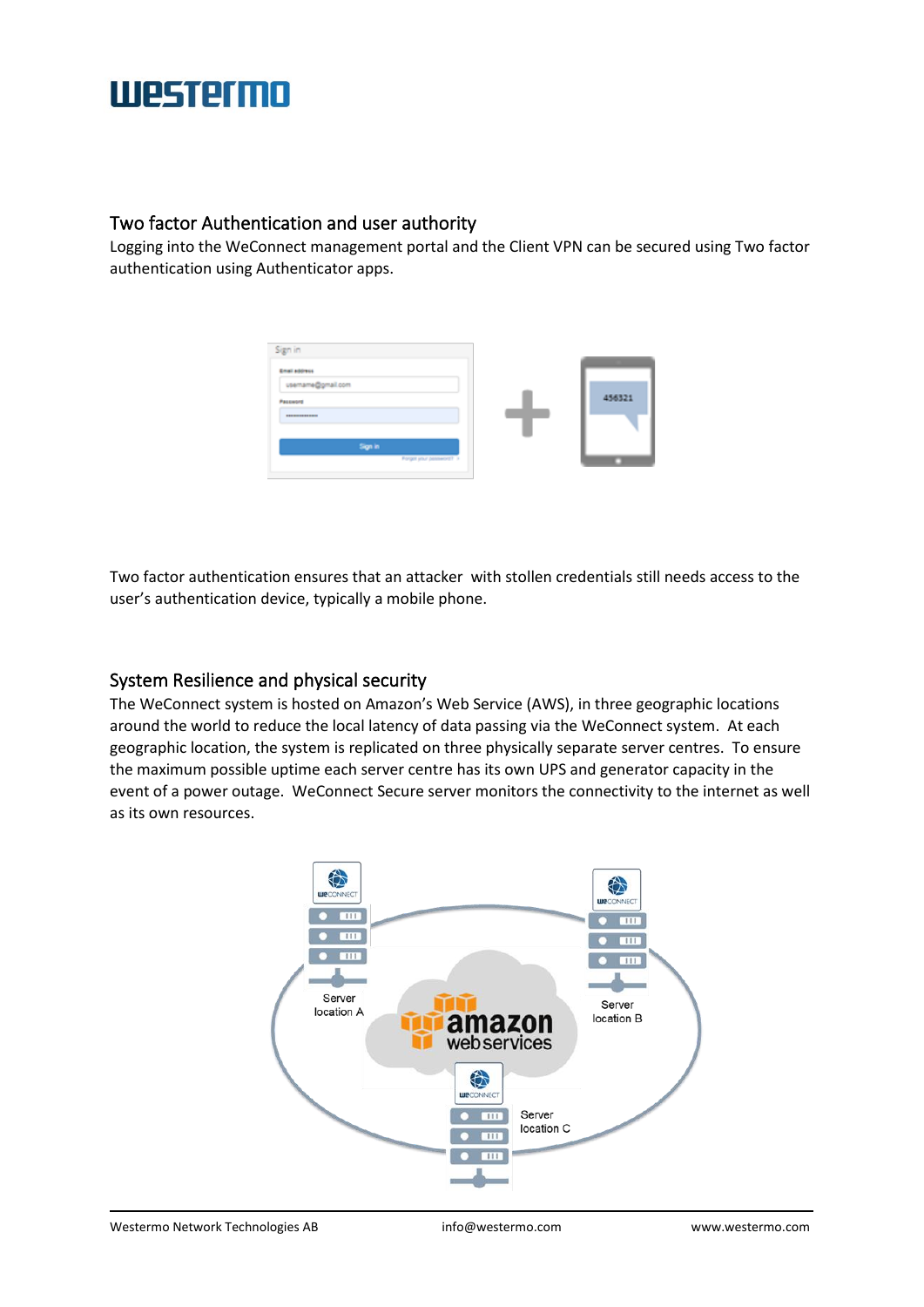

Should a server centre become unavailable the WeConnect system automatically replicates the Secure server on the next available server centre. Should the second AWS server centre become unavailable the Secure servers will automatically be moved to the next available AWS server centre. If the third AWS centre become unavailable, we have bigger issues to worry about!

The AWS server centres are all protect by high levels of high security and operation strict access control policies both physical and electronic. The level of integrity is well beyond anything most private or even government organisations can achieve. The list of relevant compliance standards AWS conform to can be found here.

<https://aws.amazon.com/compliance/programs/>

For further reading on the security infrastructure;

[https://d1.awsstatic.com/whitepapers/Security/Intro\\_to\\_AWS\\_Security.pdf?did=wp\\_card&trk=wp\\_c](https://d1.awsstatic.com/whitepapers/Security/Intro_to_AWS_Security.pdf?did=wp_card&trk=wp_card) [ard](https://d1.awsstatic.com/whitepapers/Security/Intro_to_AWS_Security.pdf?did=wp_card&trk=wp_card)

CSIQ Compliance (CSA);

[https://d1.awsstatic.com/whitepapers/compliance/CSA\\_Consensus\\_Assessments\\_Initiative\\_Questio](https://d1.awsstatic.com/whitepapers/compliance/CSA_Consensus_Assessments_Initiative_Questionnaire.pdf) [nnaire.pdf](https://d1.awsstatic.com/whitepapers/compliance/CSA_Consensus_Assessments_Initiative_Questionnaire.pdf)

#### Ease of use

WeConnect has been designed from the start as an easy to use platform. No IT or knowledge of routing is required to operate and maintain the system. The addition or deletion of Clients or Nodes is an administrative task and not requiring any IT professional involvement.

When adding a new remote Node to WeConnect, an administrator simply adds a name of the node and a description via the web portal. No other configuration details are required on WeConnect. The WeConnect system automatically create a configuration file and certificate for the new Node. At the Node (remote location) a user follows the steps in the setup Wizard to retrieve and install the configuration file and trusted CA signed certificates.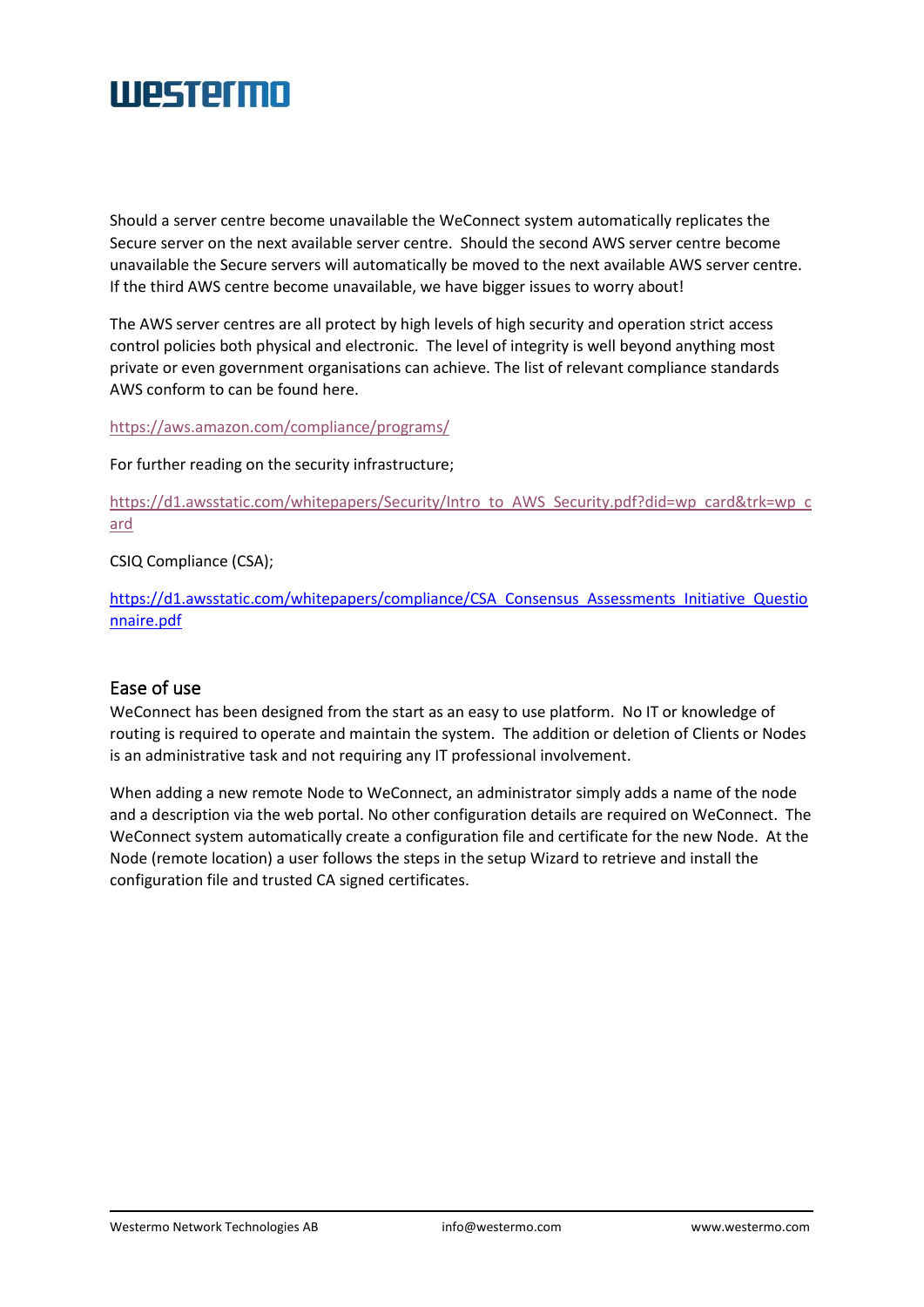## **TIPSTPTMN**

Note: The WeConnect wizard imports the VPN setup only and adds it to the local configuration of the node.

| Ray Lock Ltd / VDSL line investogation                                                                               |
|----------------------------------------------------------------------------------------------------------------------|
| Add a new node to be able to track and monitor your node.<br>Once the node is added you will be able to download the |
|                                                                                                                      |
|                                                                                                                      |
|                                                                                                                      |
| Write something that will help you identify the node, what is the purpose of this node or                            |
| ١,                                                                                                                   |
| Creating a new node will add 1 token to your monthy cost.                                                            |
| <b>Create node</b><br>Cancel                                                                                         |
|                                                                                                                      |

Once a node has activated the WeConnect VPN will automatically upload routes to all subnets from the remote site to the secure server and the route table amended to include this new information. When a client connects all the available subnets are pushed to the clients routing table. This give the user the ability to directly address any device within the secure server. There is no need for NAPT, port forwarding or additional static routing at the node locations. As previously mentioned, the firewall on the node can be used to limit access to only relevant data streams and known addresses.

One of the major features of WeConnect is the Identical Network secure server mode. In many applications, the networks at the remote location could all use the same subnet. This could be due to always using the same configuration or the original systems were standalone. Having the same subnet at each location would cause the routing tables to become confused and devices would be unreachable. Configurating Identical networks enables support for this kind of application and still allows a client to directly address the devices on the remote network.

### **Scalability**

WeConnect has been designed to automatically scale as a user adds clients and Nodes. A system can start with just a few VPNs and grow to many hundreds or thousands over time. There is no limit to the number of VPNs that can be terminated and used simultaneously on a WeConnect secure server. As the need for resources increases so does the VM instance.

The WeConnect system can also scale by adding additional Secure servers. In some instances, it may be desirable to separate an organisations customers to maintain segregation. Again, there are no limits to number of secure servers that can be started in the management portal. There is an additional cost for each Secure server that would need to be factored in.

Westermo Network Technologies AB [info@westermo.com](mailto:info@westermo.com) [www.westermo.com](http://www.westermo.com/)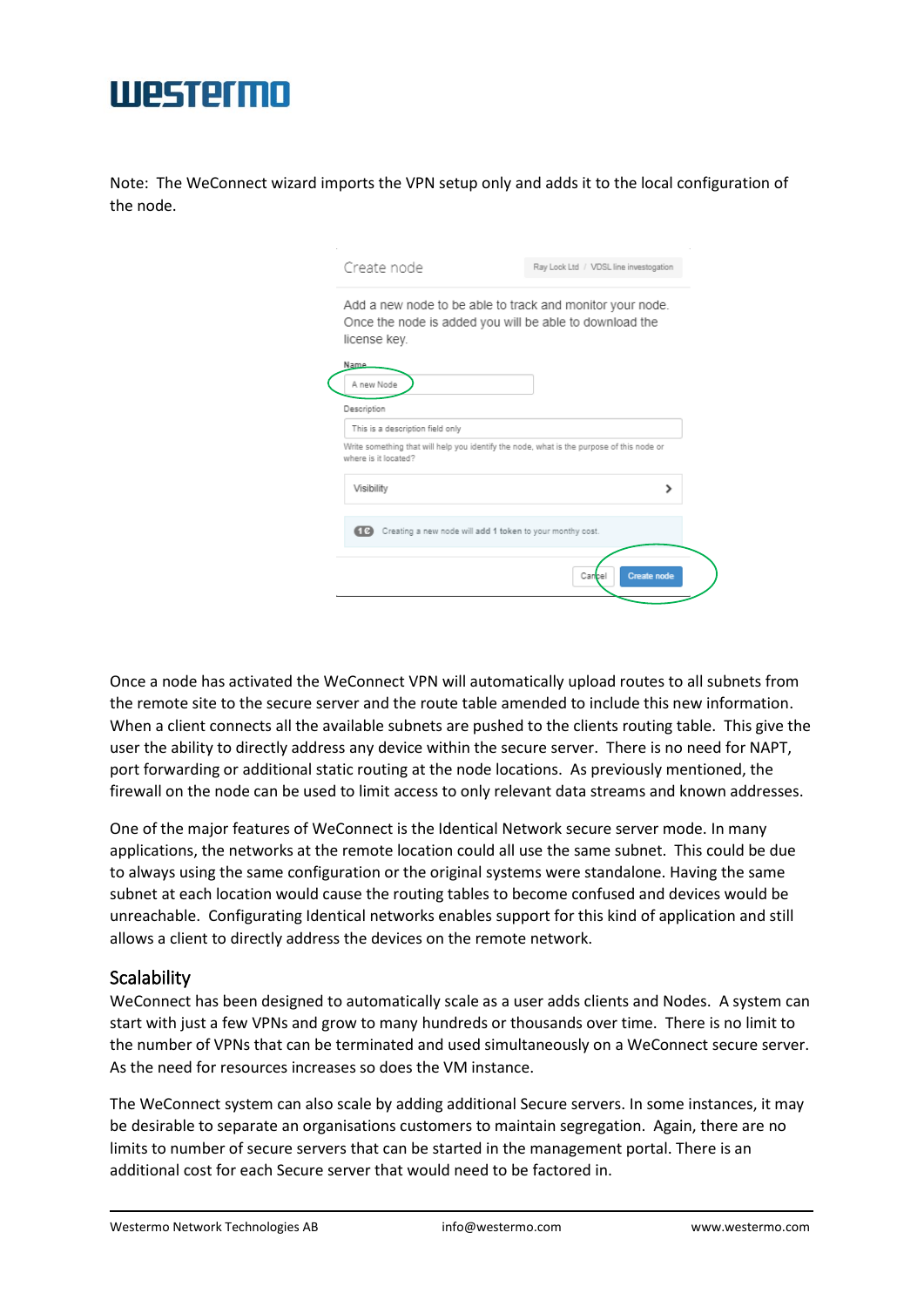# **TIPSTPTMN**

### Data Usage

Each Node and client have a data allotment of 2GB per month. The Nodes and Clients are pooled together . For example, a secure network with 10 Nodes and Clients would share a pool of 20GB a month. Some devices may take more than 2GB a month and others less, if the pool is not exceeded there is no issue. If the pool is exceeded, then extra data can be added at a cost of one token per month for each additional 2GB.

### Number of concurrent connections

Unlike most of the cloud-based VPN systems there are no limits to the duration or numbers of clients that can be connected concurrently to WeConnect nor any additional cost for 24/7/365 connectivity. If a system comprises of 20 remote Nodes and 10 engineers all can be connected simultaneously 24/7/365. Furthermore, multiple clients can access the same Node or multiple Nodes can be connected to each other depending on the Secure server type, see modes of operation below.

The always on nature of WeConnect means that wide are SCADA solutions can be implemented in much the same way as legacy leased lines were used to connect SCADA systems to remote locations for data gathering and/or control. Whereas lease lines were dedicated to a single protocol connection, WeConnect will allow multiple conversations to take place simultaneously to the remote site e.g. SCADA control using DNP3 or Modbus and configuration/software update of the devices on site.

### Secure server Modes

Remote access breaks down into 3 main groups or requirements.

One to Many Many to Many Identical networks

The WeConnect system has been designed to make implementing each of these requirements as easy as possible. Simply selecting the server type automatically sets up the routing profiles and rules for the different types of application. See below for a description of each of the Secure server types.

#### One to Many

One to many is typically used for data gathering e.g. a SCADA polling or remote diagnostics and maintenance. When One to Many is selected Nodes (remote sites) are not allowed to communicate to each other, but any client can connect to any node. All nodes and clients can be connected 24/7/365.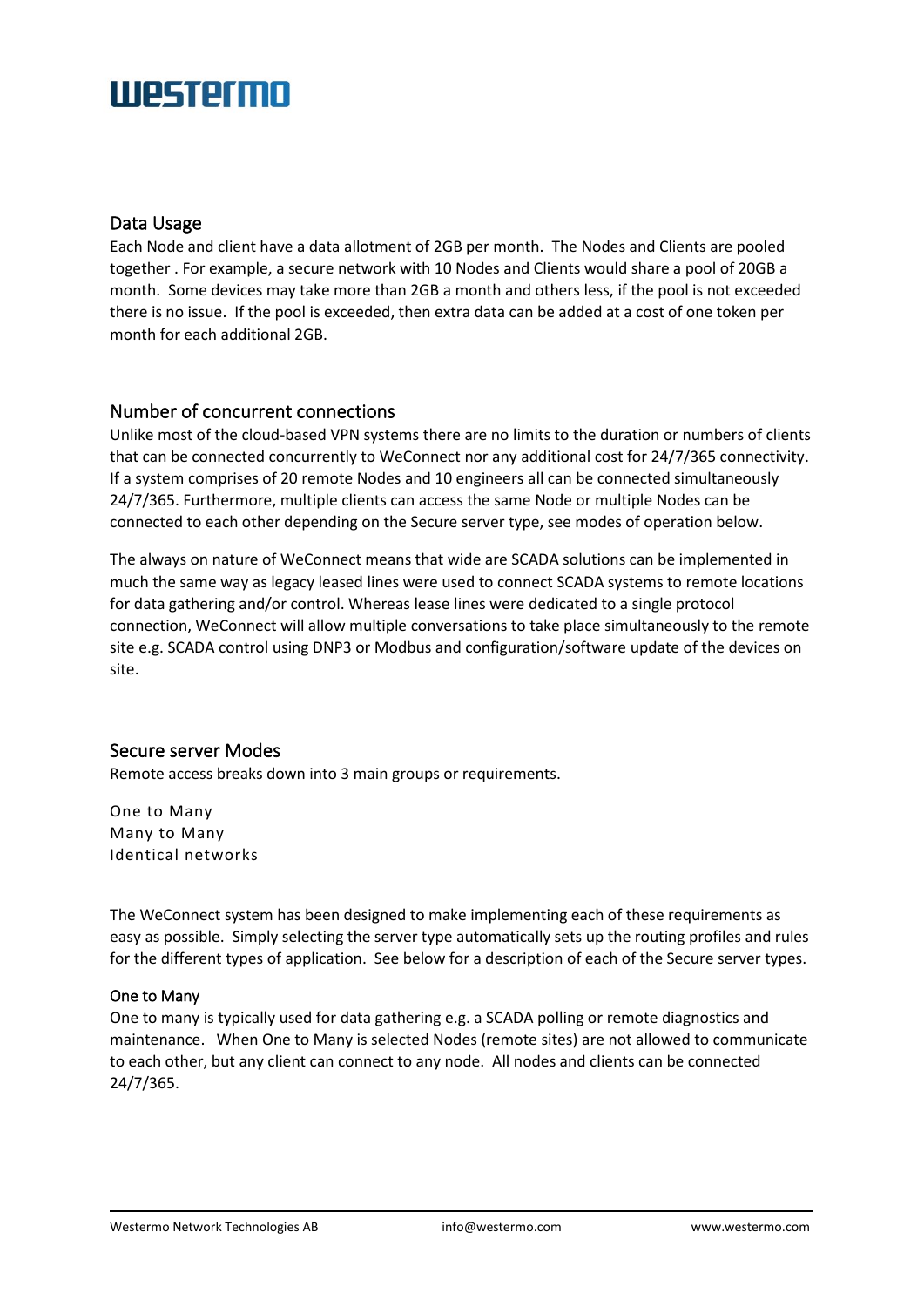

#### Many to Many

In a Many to Many Secure server, Nodes can connect to each other as well as any client can access any Node. Typical application would be legacy leased line or dialup modem replacement over IP or multiple nodes exchanging data over IP such as controlling water extraction from bore holes or rivers to a holding reservoir. All nodes and clients can be connected 24/7/365.

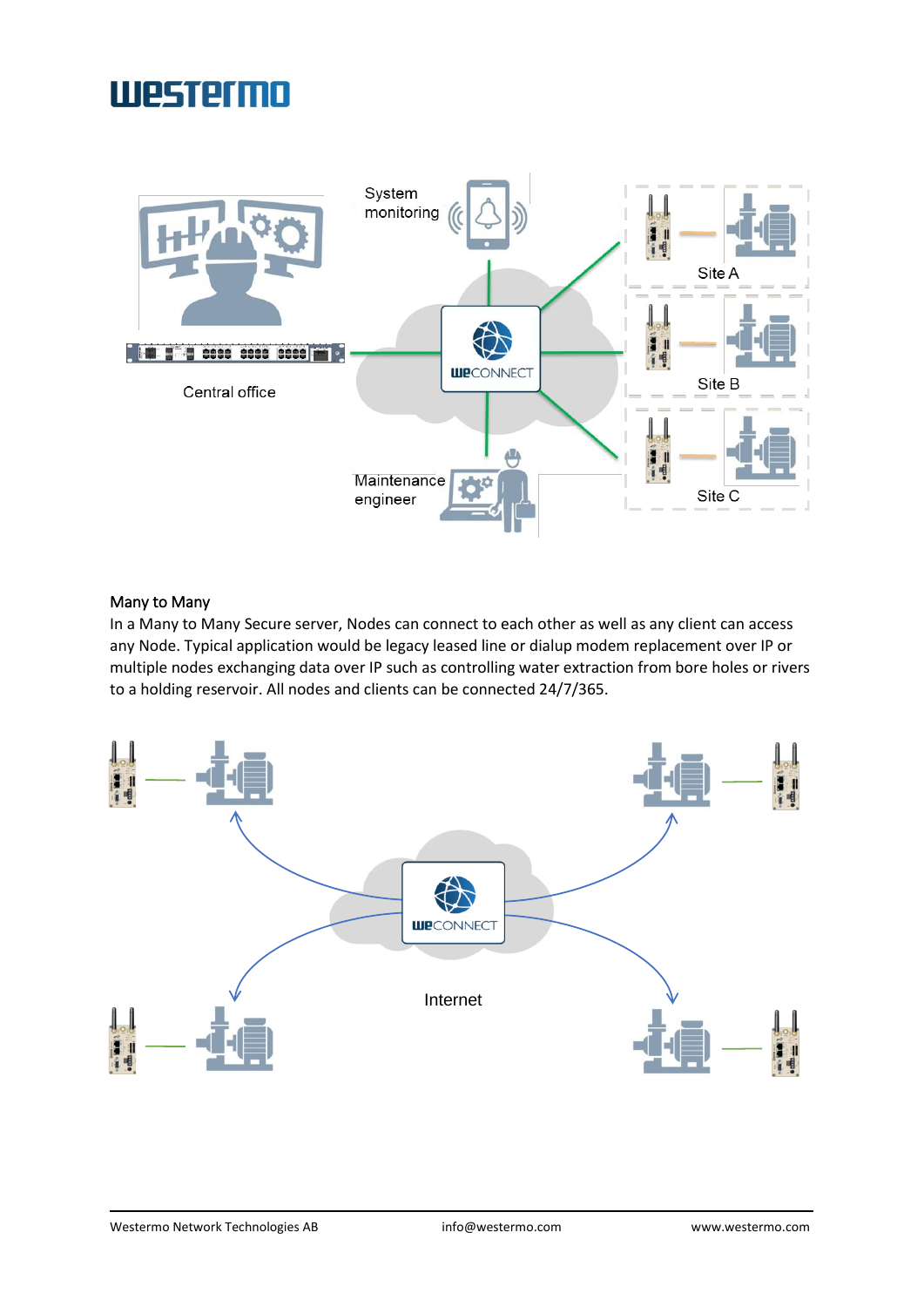#### Identical Networks

In an Identical network application, the remote nodes can all have the same subnet at the remote location. This would normally need some advance routing techniques to work around the issue of the same subnet and possible the same IP addresses being reused on every remote location. A WeConnect user can select which site they would like to access to from the management portal. The system is flexible and can even allow multiple engineers to access the same remote location simultaneously.

Each remote location can have more than one subnet allowing for multiple networks to be accessed. A filter can be applied to each client limiting the nodes and the subnets they can access. For example, a maintenance engineer from a third-party company can only access a single subnet, whereas another engineer can access all the subnets at all locations. If the application requires, each remote system is still able to send data to a Client for example a Historian or SCADA system for event recording.